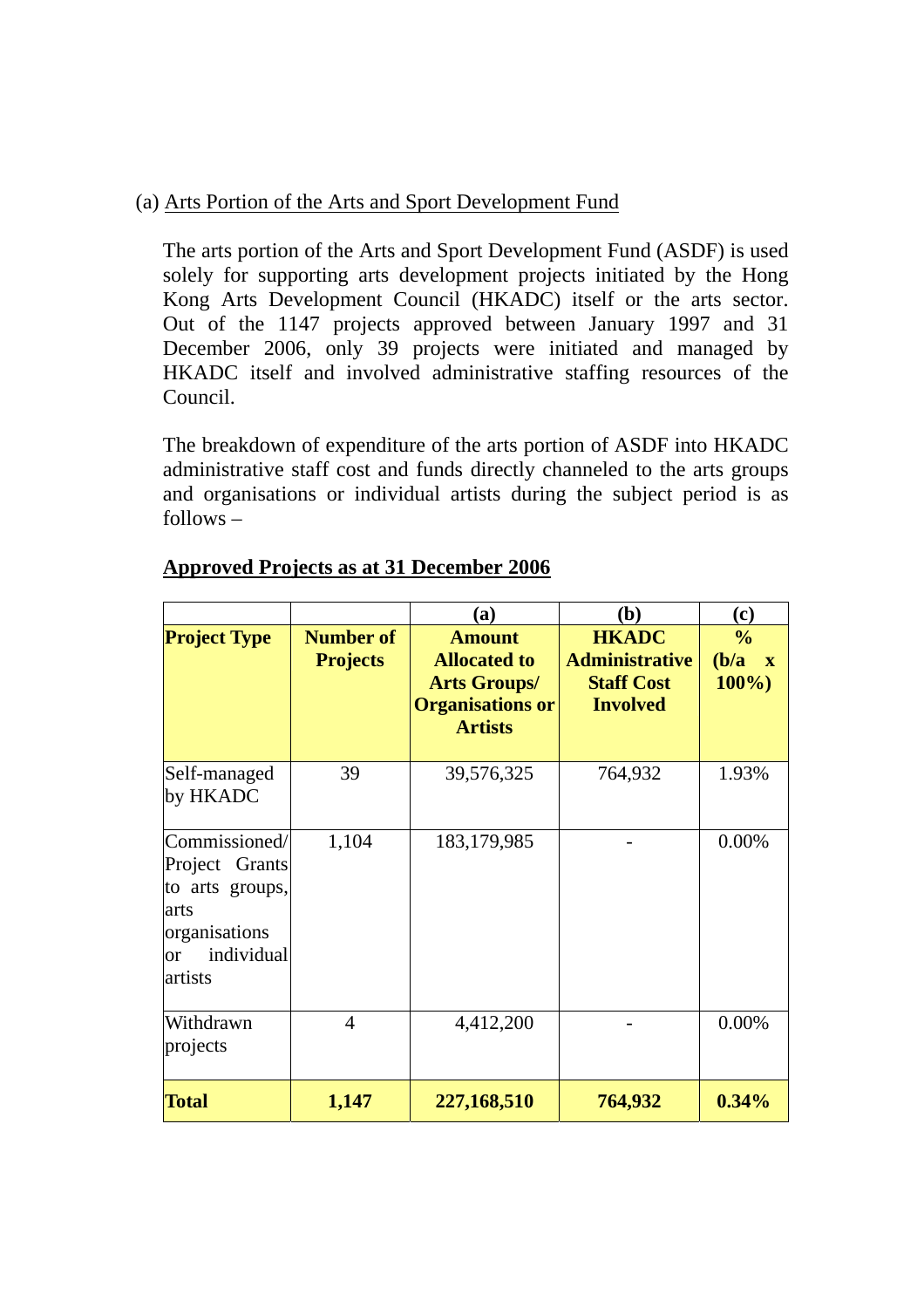## Sports Portion of the Arts and Sport Development Fund

The main purpose of the sports portion of ASDF is not for the payment of remuneration to athletes or administrative staff. The expenses associated with the administration and implementation of the sports projects are all absorbed by the relevant organisations within their existing resources.

Up to end 2006, the sports portion of ASDF has supported 108 sports projects of which 84 are for the Hong Kong Sports Institute (HKSI) to prepare for major games/competitions, for the Sports Federation & Olympic Committee of Hong Kong, China (SF&OC) to lead the Hong Kong Delegation to participate in major games, and for the National Sports Associations (NSAs) to prepare for and participate in major games/competition, or to host major international sports events. The breakdown of allocation by organisation under the sports portion of ASDF is as follows -

| <b>Organisations</b>                          | <b>Number of</b><br><b>Projects</b> | <b>Amount</b><br><b>Allocated</b> |
|-----------------------------------------------|-------------------------------------|-----------------------------------|
| <b>HKSI</b>                                   | 7                                   | 49,148,907                        |
| SF&OC                                         | 7                                   | 18,720,931                        |
| <b>NSAs</b>                                   | 70                                  | 77,282,814                        |
| Hong Kong Sports Development Board<br>(HKSDB) | 16                                  | 32,172,700                        |
| Government                                    | 8                                   | 15,884,855                        |
| <b>Total</b>                                  | 108                                 | 193,210,207                       |

## **Approved Projects as at 31 December 2006**

 $\overline{a}$ 

<sup>\*</sup> HKSDB was dissolved on 1 October 2004. Funding applications for these HKSDB projects were approved before 2001.